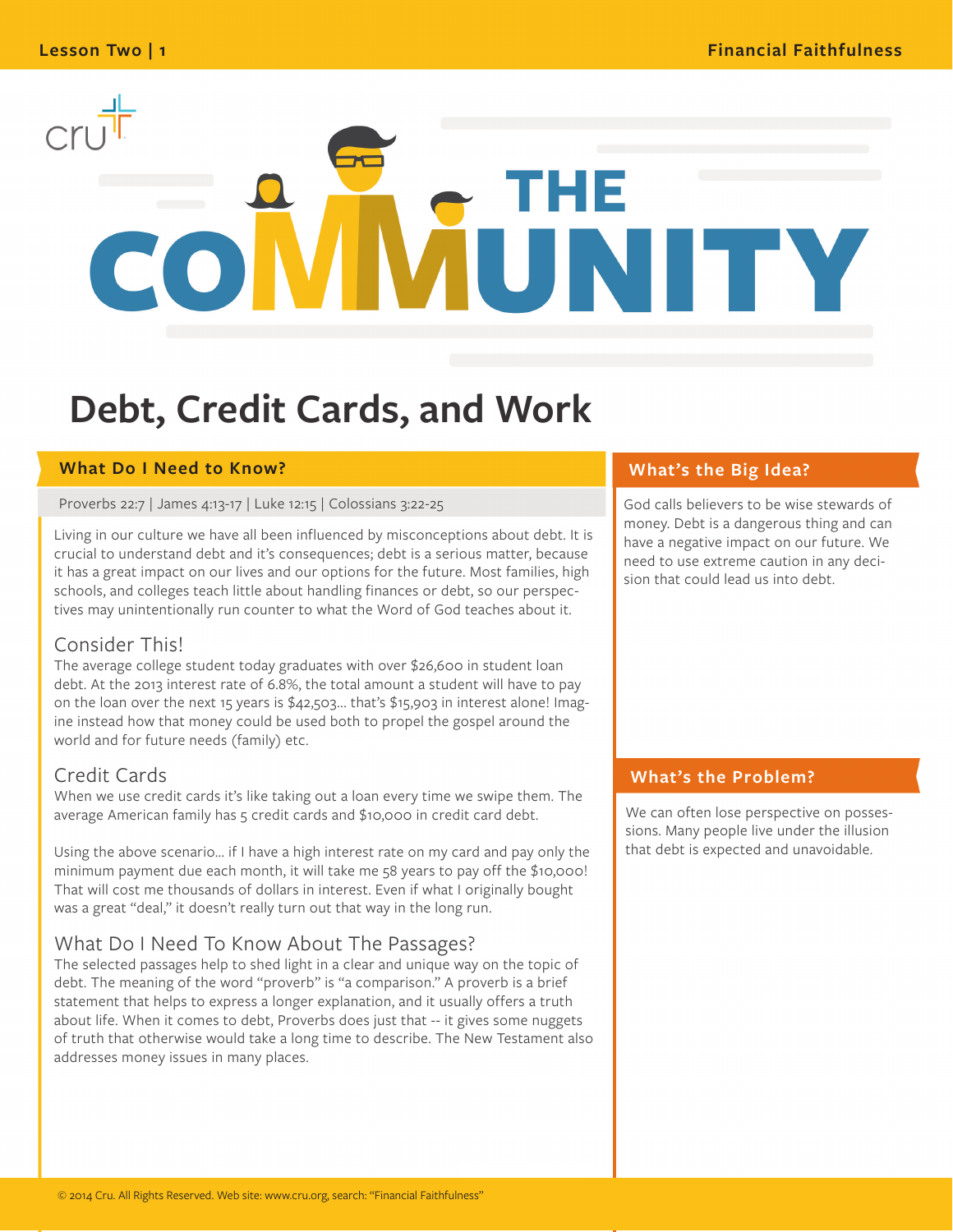## **Debt, Credit Cards, and Work**

#### **What Are the Questions?**

#### Launch

Video: In Google search, type in "Saturday Night Live Don't Buy Stuff" video. (Make sure it is the one with Steve Martin.) You may have to watch a 30 second commercial first, but show this two-minute video and ask the following questions:

1. What do you think could keep the characters in the SNL skit in debt? 2. What was your experience growing up; how did your family handle money? How has that affected you today?

#### Explore

#### **Read Proverbs 22:7**

3. What does it mean that the borrower becomes the lender's slave?

4. How are you at risk of being enslaved, and what are the potential consequences? (You might want to read this answer out loud to your group.)

#### **Read James 4:13-17**

5. Describe in your own words the attitude problem that James brings out in verses 13-14. How does this relate to the issue of debt?

6. How would you describe the perspective James wants the hearers to have in verse 14-15?

7. In verse 16, what character flaw does James point out to his readers, and why do you think it could be so dangerous to their (and our) walks with God?

#### **Read Luke 12:15**

8. Keeping James 4:13-17 in mind, read Luke 12:15. What are some different forms of covetousness (greed) that you can think of?

9. "For not even when one has an abundance does his life consist of his possessions." What do you think Jesus means by this?

#### **Read Colossians 3:22-25**

10. In our culture an employer/employee relationship can be seen as parallel to the master/slave relationship in biblical times.

11. In what manner are we to do our work? What impact might a poor work ethic have on the accumulation of debt?

#### Apply

12. Considering the different principles of life, business, finances, and our attitudes described in the above passages, what application(s) do you need to make to your own life at this time?

13. What is the next step for you when it comes to credit cards?

**Remember: Keep collecting your financial data in your notebook.**

#### **What's Our Response?**

We need to apply a Biblical perspective to our views on money and debt. We must distinguish between our true needs and our wants (what the culture says we need).

### NOTES: